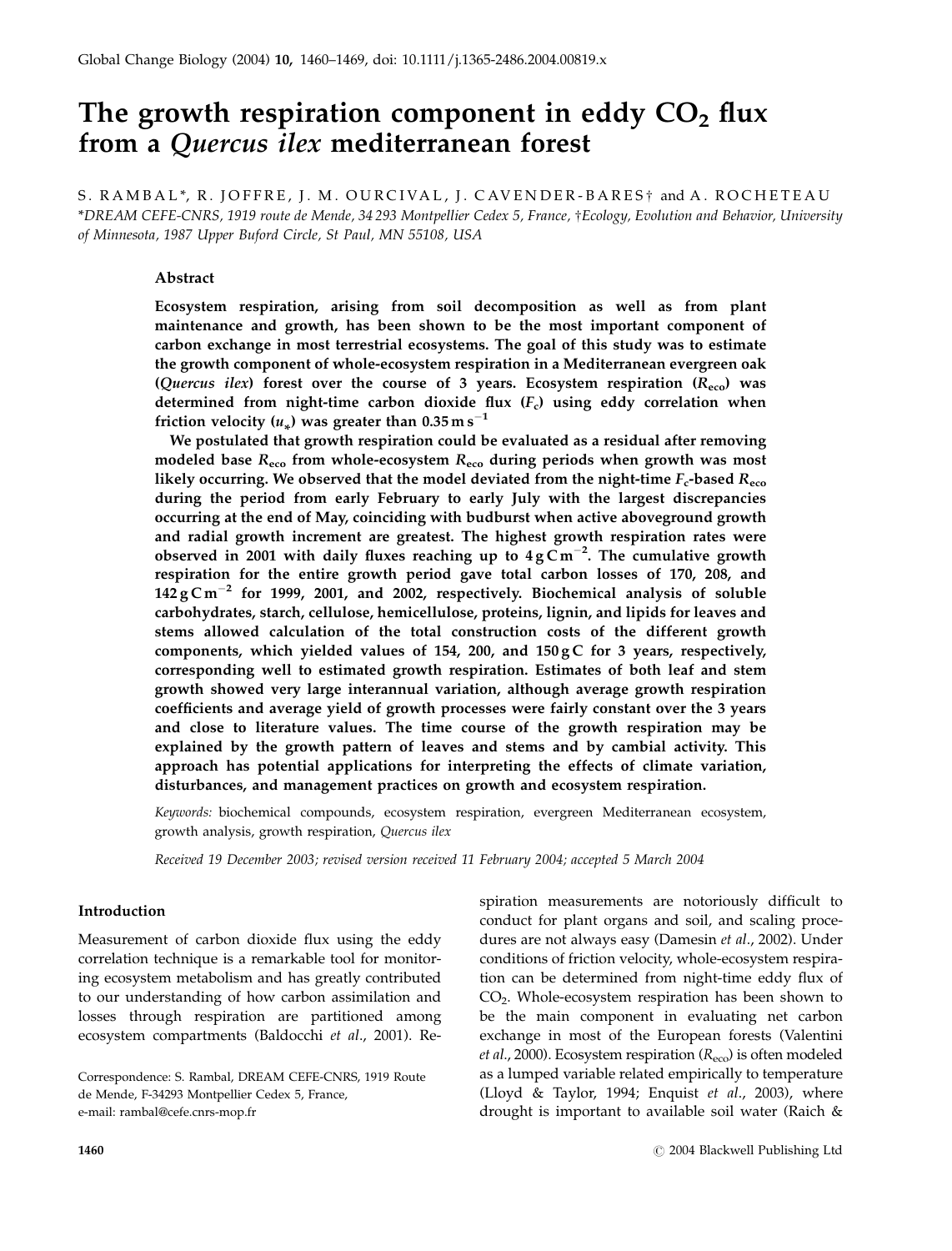Tufekcioglu, 2000; Reichstein et al., 2002; Joffre et al., 2003). R<sub>eco</sub> incorporates respiration of heterotrophic organisms as well as the above- and belowground autotrophic respirations of plants (Xu et al., 2001). Substrate quality also affects heterotrophic respiration but locally this property is often constant and therefore can be ignored (O'Connell, 1990). Studies of eddy fluxes have generally considered respiration as an aggregate component of ecosystem carbon exchange. In this study, however, we focus on uncoupling respiration due to growth from total ecosystem respiration.

The plant contribution to ecosystem respiration was separated into maintenance and growth components three decades ago by McCree (1970) and Thornley (1970). They proposed a simple equation using these two components, which was subsequently referred to as the growth-and-maintenance-respiration paradigm (GMRP) by Amthor (2000). According to this view, both components are important. The time course of temperature plays a key role in determining the pattern of the maintenance component. Phenology and growth patterns determine the period during which the growth component is significant (Ceschia et al., 2002).

When growth is restricted or stopped, its contributions to whole-ecosystem respiration can be assumed negligible. This we will subsequently refer to as base  $R_{\text{eco}}$  and model it as a function of surface soil moisture and temperature (Reichstein et al., 2002; Joffre et al., 2003). The relationship can also be modeled with ambient air temperature but the soil represents the major  $CO<sub>2</sub>$  efflux from the system. We postulate that growth respiration, to the extent that it contributes, may be evaluated as the residual departure from simulated base R<sub>eco</sub>. The same approach has been applied to separate stem growth from maintenance respiration (Sprugel & Benecke, 1991).

Following this approach, we examined growth respiration using continuous carbon flux measurements over a forest dominated by the evergreen Mediterranean oak Quercus ilex during 3 complete years of growth between 1998 and 2002. The present study was undertaken to: (1) examine when and how whole-ecosystem  $R_{\text{eco}}$  differed from base  $R_{\text{eco}}$  (2) evaluate how the growth respiration rate was related to the amount of growth, and finally, (3) compare the time course of growth respiration with the growth and phenological patterns of the plant components including leaves, wood, and roots.

#### Methods and materials

## Study site

The study site is located 35 km NW of Montpellier (southern France) in the Puéchabon State Forest

(3°35'45"E, 43°44'29"N, and elevation 270 m) on a flat plateau. This forest has been managed as a coppice for centuries and the last clear cut was performed in 1942. Vegetation is largely dominated by the overstory evergreen tree Q. ilex L. This tree species is characterized by its sprouting ability after cutting or fire. New stems emerge from the root–shoot interface. This 'interface tissue' forms an enlarged structure described as a root crown or a stump. Thus, in the subsequent growth analysis we consider the new shoots or stems as a basic unit rather than as a part of the whole tree. Understorey species compose a sparse, shrubby layer  $\langle$  <25% cover, <2 m tall), including Buxus sempervirens, Phyllirea latifolia, Pistacia terebinthus, and Juniperus oxycedrus.

The region has a Mediterranean-type climate. Rainfall occurs largely during autumn and winter with about 75% of the total occurring between September and April. Mean annual precipitation is 872 mm with a range 550–1549 mm recorded over the past 18 years. Mean annual temperature over the same period was 13.5 °C. The forest grows on hard Jurassic limestone. Soil texture does not show trend with depth between 0 and 50 cm from the surface. Clay and sand contents are, respectively, 40% and 14%. This soil is considered a silty clay loam according to the USDA texture triangle. The soil fills up the cracks and fractures of the limestone providing a source of water throughout the long dry summers for the deep-rooted Q. ilex. The average stone and rock content is about 75% for the top 0–50 cm and 90% for the whole profile.

## Eddy covariance measurements

Carbon and water flux measurements were acquired using the eddy covariance technique from an 11 m tall scaffolding tower about 5 m higher than the top of the dominant trees. Wind speed and ambient temperature were measured with a three-dimensional sonic anemometer (Solent R2 period 1998–1999 and R3 period 2000–2001, Gill Instruments, Lymington, UK). Air was drawn from an inlet located 20 cm apart from the sonic anemometer sensing path (height 12.2 m) and through an infrared gas analyzer (IRGA) (model LI 6262, Li-Cor Inc., Lincoln, NE, USA) with an atmospheric pressure sensor (see additional details in Rambal et al., 2003). The eddy flux measurements followed the general methodology and data quality check adopted in the European UE Programs Euroflux, Medeflu, and Carboeuroflux (for a thorough account of these methods, see Aubinet et al., 2000).

Ecosystem respiration  $(R_{\text{eco}})$  was evaluated using night-time  $F_c$ . Half-hourly values of night-time  $F_c$  were considered only when  $u_* > 0.35 \,\mathrm{m\,s}^{-1}$ .  $R_{\text{eco}}$  was then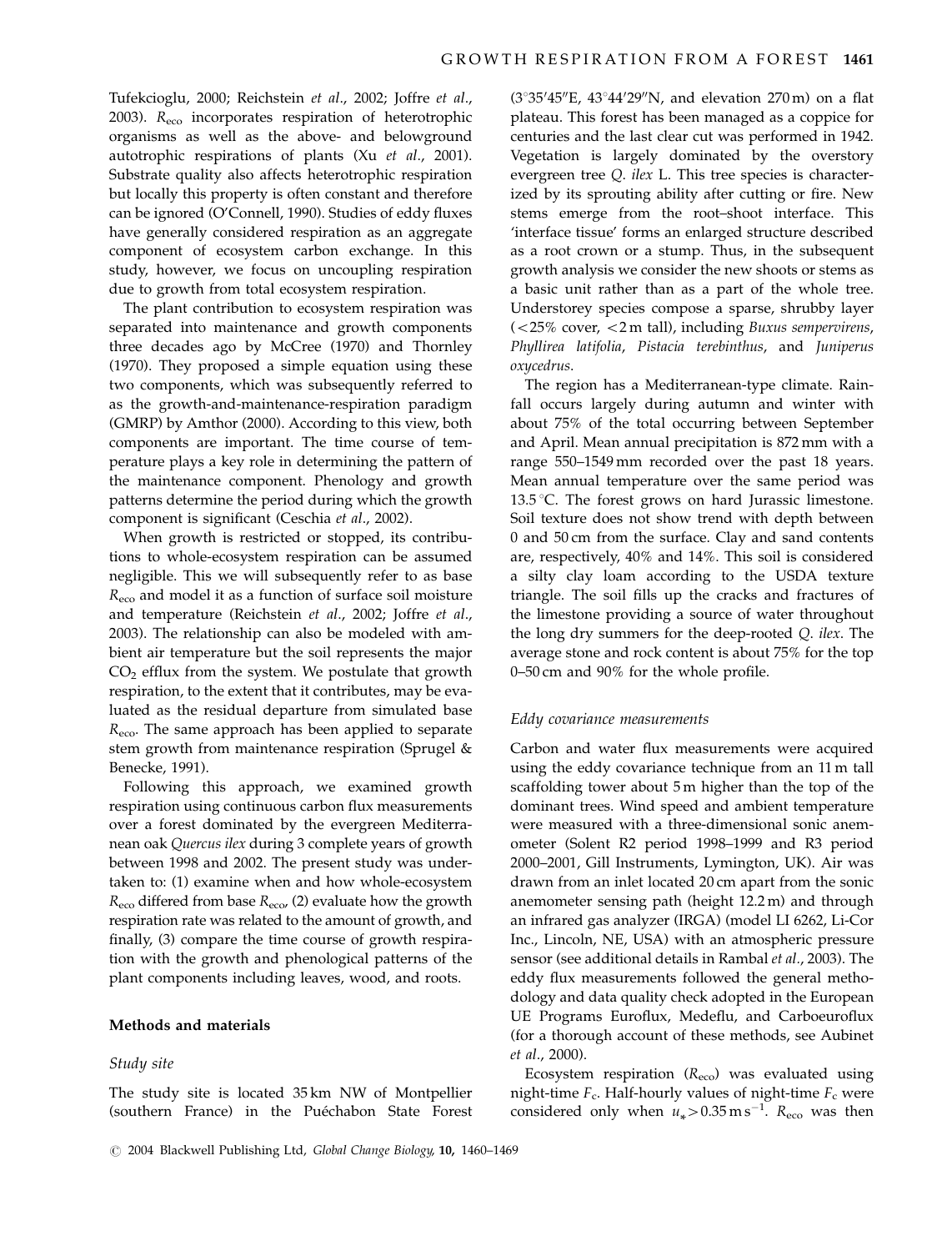calculated as the average of the night-time  $F_c$  if more than five half-hourly periods filled these wind conditions. We compared night respiratory fluxes with the intercept of the light response curve as proposed by Falge *et al.* (2001). For the six first months of 2001,  $R_{\text{eco}}$ estimated from the light-response curves were highly significantly correlated with the night-time mean  $F_c$  with a slope of 0.78 and an intercept of 0.32  $\mu$ mol m<sup>-2</sup> s<sup>-1</sup>  $(r^2 = 0.85)$ . Because of their reliability we retained the night-time data (see also Xu & Baldocchi, 2004).

# Modeling base R<sub>eco</sub>

To avoid interference with growth respiration, we analyzed  $CO<sub>2</sub>$  flux data collected outside of the period of vegetation growth (i.e. from March to June). Over the period of continuous flux measurements, 302 nights satisfied these conditions (between July 1998 and November 1999 and between July 2000 and December 2001) and were consequently considered for base  $R_{\text{eco}}$ modeling.

Base ecosystem respiration  $(R_{\text{eco}})$  was modeled using the following equation where the rate constant of temperature is a linear function of soil moisture:

$$
R_{\text{eco}} = R_{\text{eco, ref}} f(\theta) e^{((bf(\theta)+c)(t-t_{\text{ref}})/10)},
$$

where  $f(\theta)$  is the relative water content (RWC), expressed as percent of soil water content at field capacity, t is the soil temperature at 15 cm depth,  $t_{ref} = 0$  °C, and  $R_{\text{eco. ref}}$  is the respiration under standard conditions. Best regression results were obtained with  $R_{\text{eco. ref}} = 1.0625$ ,  $b = 0.467$ , and  $c = 0.383$  ( $n = 302$ ,  $r^2 = 0.73$ , and RMSE = 0.54) (see Joffre et al., 2003 for more details).

## Growth patterns, standing biomass, and productivity

Phenological patterns. The phenology of leaf growth was checked weekly during the growth period since 2000 using a procedure proposed by Dumerle & Mazet (1983) for both deciduous and evergreen oaks growing in areas with a Mediterranean-type climate. Fifty-five branches from 55 different trees were sampled. The spring development of the leaves was checked by observation of the apical buds. Budburst and the leafing-out process were scaled over seven stages ranging from stage 1 when the bud was completely closed to stage 7, when the new leaves were fully developed and mature. Each week, the numbers of buds at each stage was multiplied by the number of the stage and expressed as a proportion so that the final number gave the average stage of the leafing-out process over time (Blondel et al., 1992).

Aboveground standing biomass. Estimation of the standing aboveground biomass required allometric equations and stem densities per unit area by class of diameter at breath height (DBH). Stem and leaf biomass were estimated from relationships based on DBH in centimeters measured at 1.3 m height. These were established from 10 stems harvested 300 m away from the tower in 2001 and pooled with data from 14 additional stems obtained on the same site and close to the tower by Merzouki (1986). For each stem, DBH was measured, leaves were removed, oven-dried, and then weighed. The fresh mass of the stems was determined. Subsections of stem were cut, weighed fresh and then oven-dried and weighed again so that aboveground dry woody biomass could be calculated. Leaf mass and stem mass were related to DBH with both equations 21.77DBH $^{1.875}$  ( $r^2 = 0.92$ ;  $S_{y,x} = 286.4\,\text{g}$  dry matter (DM)) and 191.6DBH<sup>2.171</sup> ( $r^2 = 0.94$ ;  $S_{y.x} = 4945 \text{ g DM}$ ), respectively.

The root systems and the root crowns or stumps of four trees (including all stems emerging from one stool) were excavated using a high-pressure air hose and hand tools. Perennial coarse roots, with diameter larger than ca. 5 mm, and stump, both free of soil, were ovendried and then weighed. Stem basal area was calculated from stem diameter. Stool basal area  $(SBA)$ , in cm<sup>2</sup> was the sum of the cross-sectional area of all live stems sustained by the excavated stool. We pooled these data with those from Canadell & Roda (1991) (two stumps) and Djema (1995) (11 stumps) obtained on Q. ilex coppices growing in Northeastern Spain. Based on 17 values, we found a linear relationship between SBA and the perennial belowground dry biomass: root system plus stump, 331.1*SBA* ( $r^2 = 0.82$ ;  $S_{y.x} = 23\,020\,\text{g}$ DM per stump).

Growth and litter fall. Measurements of DBH (in cm) and height (in m) were conducted annually on 439 stems. Stem volume increment was estimated by multiplying the basal area increment by the height. This simplification made use of the Leonardo da Vinci rule; he proposed that the cross-sectional area of the trunk or branch of a tree is equal to the sum of the cross-sectional areas of the branches at any higher level (Enquist, 2002). This rule has been fully verified by us with Q. ilex stems growing in coppices (data not shown). The volume increments per unit stem were scaled up to the whole-ecosystem using the areal densities by DBH classes. The density of the wood formed has been assumed constant and equal to  $0.90$  g cm<sup>-3</sup> (Voulgaridis & Passialis, 1995).

Root production and turnover are notoriously difficult to measure directly. Coarse root and stool production has been assumed to be directly correlated with growth in stem diameter (Waring et al., 1998). Hence, we applied a conservative hypothesis assuming that the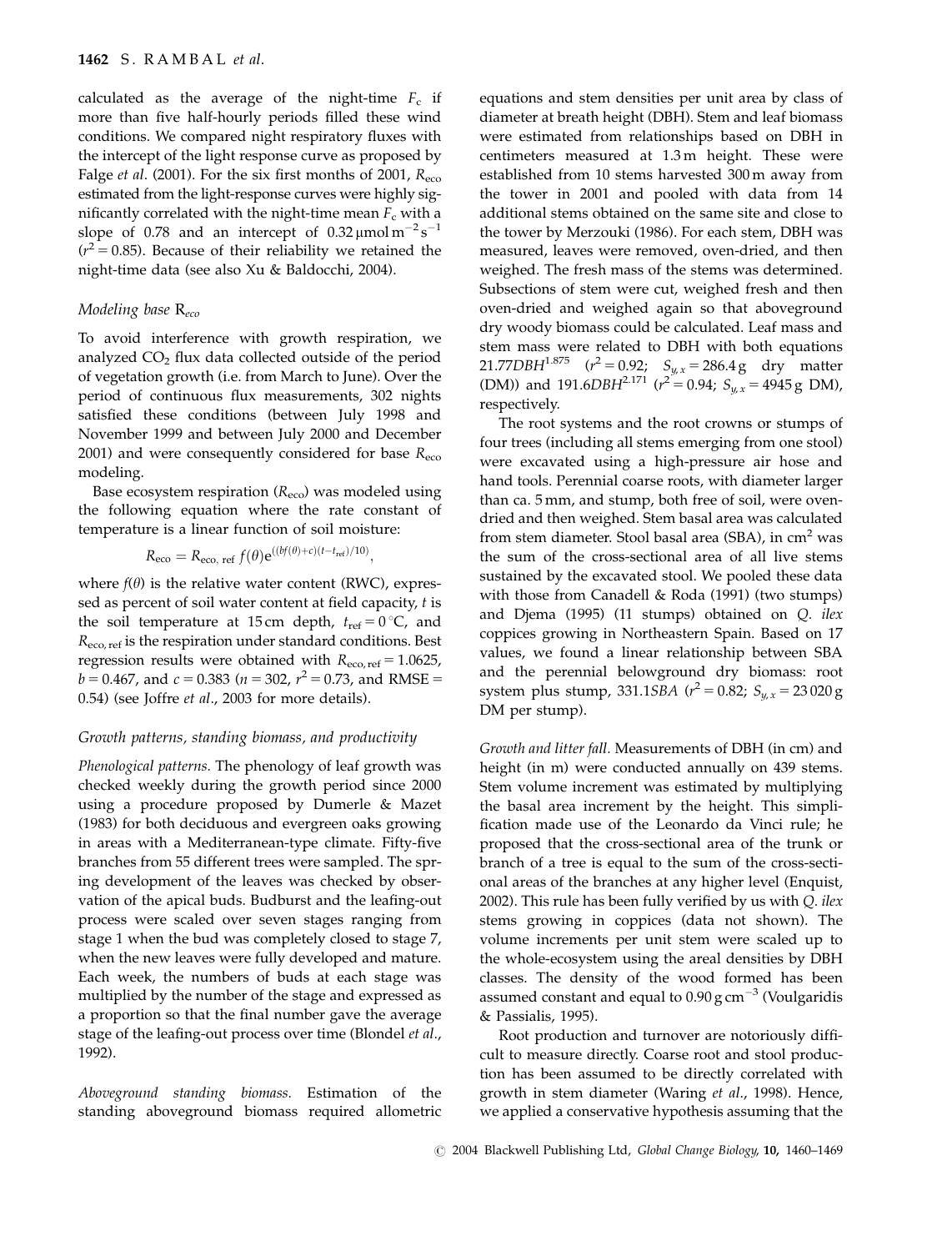growth of the belowground compartment is equal to the root/shoot ratio times the growth of the stems. For the production of fine roots, we applied results from Lopez et al. (2001) obtained on a Q. ilex coppice in northeastern Spain very similar to the Puéchabon forest. Trees fall in the same age class, and this site supports a close standing biomass with the same partition in the aboveground and belowground compartments.

Litter production was determined from 1 year of monthly collections of litter fall in 26 randomly located baskets  $(0.13 \,\mathrm{m}^{-2}$  each). Litter was separated into foliage and nonfoliage elements. Nonfoliage elements were shared in elements with 1-year turnover: flowers and acorns and those with turnover greater than 1 year, i.e. woody fragments.

#### Results

#### Growth respiration

For the year 2001, we plotted the course of night-time eddy C flux, as a surrogate for whole-ecosystem respiration  $(R_{\text{eco}})$ , as well as base  $R_{\text{eco}}$ , derived from the simulation of the ecosystem respiration model driven by soil temperature and RWC of the surface soil layer (Fig. 1). We observed that the model deviated from the night  $F_c$ -based  $R_{\text{eco}}$  across the period from early February to early July with the largest discrepancies during a period centered at the end of May. During this period, simulated  $R_{\text{eco}}$ , or base  $R_{\text{eco}}$ , underestimated significantly the whole respiration of the ecosystem. We attributed this deviation to the growth respiration component of the ecosystem. The same procedure has been applied for 1999 and 2002, years for which continuous eddy fluxes measurements were available. For the 3 years, we plotted the course of the residual of  $R_{\text{eco}}$ ,



**Fig. 1** Daily time course of night-time eddy C flux  $\pm$  SD and base  $R_{\text{eco}}$  obtained from the simulation of a respiration model driven by soil temperature and soil relative water content. Both respirations are expressed in  $\text{gC m}^{-2}$ .

determined from night  $F_c$ -based minus base  $R_{\text{eco}}$ , averaged over 10-day intervals (Fig. 2).

The same pattern was observed during the 3 years: growth respiration begins mid-February and ends in early July with a peak close to late May. In 2002, the growth component started mid-January but was drastically reduced later probably because of very cold conditions in February. It stopped earlier than in the previous years, likely due to very dry conditions. Higher growth respiration rates have been observed in 2001 with daily fluxes that reached up to  $4 \text{ g C m}^{-2}$ . The integrals of growth respiration for the entire growth period give total carbon losses of 170, 208, and  $142 \text{ g C m}^{-2}$  for 1999, 2001, and 2002.



Fig. 2 Ten-day average of growth respiration (expressed in  $gCm^{-2}day^{-1}$ ) estimated as the residual between measured  $R_{\text{eco}}$  and base  $R_{\text{eco}}$  for 1999, 2001, and 2002.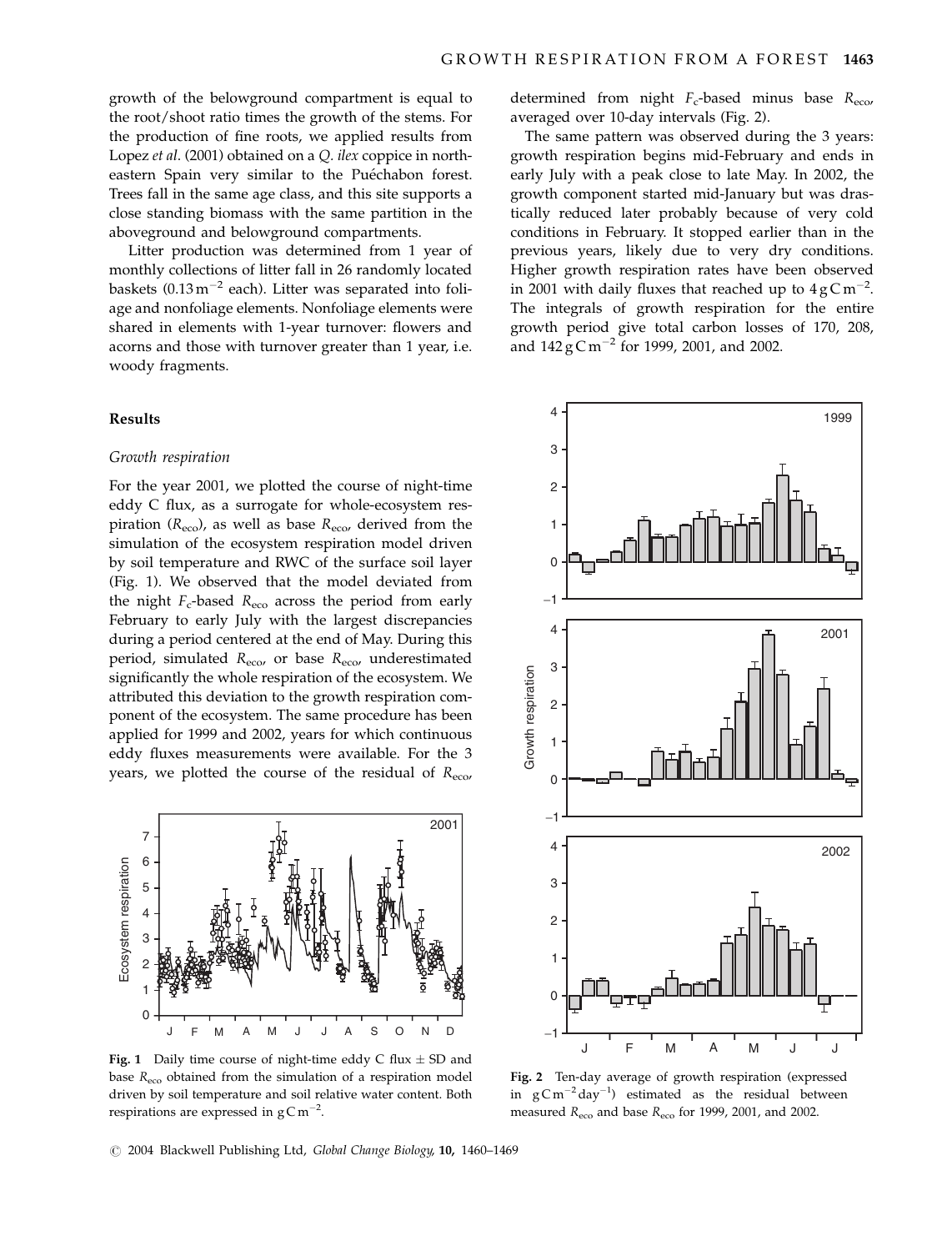## 1464 S. RAMBAL et al.

We also calculated the average pattern of growth respiration over the 3 years. We first standardized 10 day integrals of growth respiration by dividing each one by the value for the whole growth period and subsequently averaging the standardized 10-day values over the 3 years (Fig. 3). Sixty six percent of the entire growth respiration loss occurred between May and June. Adding the last 10 days of April and the first 10 days of July allowed us to reach 80% of the total.

#### Estimates of annual growth from biomass production

In 2001, the density of resprouted stems was 7150 stems ha<sup>-1</sup> with a mean stem diameter of 6.8 cm. The percentage of stem with  $DBH < 4$  cm was  $12\%$  and 12.5% for  $DBH > 10$  cm. The whole-ecosystem basal area per ha was 30.4m<sup>2</sup>, which yields an aboveground



Fig. 3 Average pattern of relative growth respiration over the 3 years. Ten-day integrals of growth respiration were standardized by dividing each one by the value for the whole growth period and subsequently averaging the standardized 10-day values over the 3 years. Periods of flowering, shoot growth, and cambial activity were also presented. Light grey areas defined the period in which the growth for each compartment occurred. Dark grey areas corresponded to the most active periods.

biomass estimate of about 11 300  $\pm$  2825 g DM m<sup>-2</sup>. The belowground component was approximately 11.886  $\pm$  $1783 \text{ g} \text{DM m}^{-2}$  giving a root/shoot ratio of 1.05. Estimates of the growth components are shown for these 3 years in Table 1. They showed very large interannual variations for both leaf and stem components. Leaf litter fall ranged between 174 and 325 g DM m<sup>-2</sup>, and stem growth ranged between 60 and 259 g DM m $^{-2}$ . The biomass of fine roots was considered to be the same as the biomass recorded by Lopez et al. (2001), i.e., about 71 g C m<sup> $-2$ </sup> with a turnover rate of 125 days. The acorn production has not been considered in our analysis because their growth starts in mid-summer. However, it reached 163, 49, and 26 g DM  $\mathrm{m}^{-2}$ , respectively, for the 3 years of study.

## Timing of phenological events

Strong interannual fluctuations in the beginning of phenological processes were recorded during the period of study (Table 2). Bud development and leaf growth began earlier in 2002 than in 2001 by ca. 2 weeks and earlier than in 2000 by 2–4 weeks. Flowering began 1 week earlier in 2002 than in previous years, but ended at a very similar date in all years. The duration of each phase showed less variability than the onset with mean durations of 3.8, 2.7, 1.3, and 4.5 weeks, respectively, for bud swelling, budburst, shoot elongation, and leaf maturity phases. The mean leafing scale of 3.5 was reached earlier in 2002, with an 11-day lag between 2001 and 2002, and a 19-day lag between 2000 and 2002 (Fig. 3).

#### Discussion

Early works of Thornley (1970), McCree (1970) and others (reviewed in Amthor, 2000) divided whole-plant respiration into two components: maintenance respiration and growth respiration. This separation was already present in Monsi (1968) with both 'constructive'

Table 1 Time course of phenological stages in the Puéchabon forest

|                                       | 1999                     |  |                          | 2000           |                          |                        | 2001                   |                          |                 | 2002                                    |                          |        |
|---------------------------------------|--------------------------|--|--------------------------|----------------|--------------------------|------------------------|------------------------|--------------------------|-----------------|-----------------------------------------|--------------------------|--------|
| Phenological stage Onset 50 End Onset |                          |  |                          |                | 50                       | End                    | Onset                  | 50                       | End             | Beginning 50                            |                          | End    |
| Bud swelling                          |                          |  |                          | April 18 May 2 |                          |                        |                        |                          |                 | May 24 April 3 April 24 May 28 March 16 | April 10 May 6           |        |
| Budburst                              |                          |  | $\overline{\phantom{m}}$ | May 2          | May 17                   |                        | June 7 April 18 May 11 |                          | June 17 April 4 |                                         | April 30 May 21          |        |
| Shoot elongation                      | $\overline{\phantom{m}}$ |  | $\overline{\phantom{m}}$ | May 10         |                          | May $25$ June 13 May 9 |                        | May 18                   |                 | June 15 April 23                        | May 11                   | May 28 |
| Leaf maturity                         |                          |  | $\overline{\phantom{m}}$ | May 24         | June 4                   | July 4                 | May 29                 | June 21                  | July 11         | May 14                                  | June 16                  | July 9 |
| Flowering                             |                          |  |                          | May 9          | $\overline{\phantom{0}}$ | May $25$ May 9         |                        | $\overline{\phantom{m}}$ |                 | May 24 April 30                         | $\overline{\phantom{0}}$ | May 28 |

Measurements were done on 55 branches; 50 means that 50% of the branches have reached the corresponding phenological stage.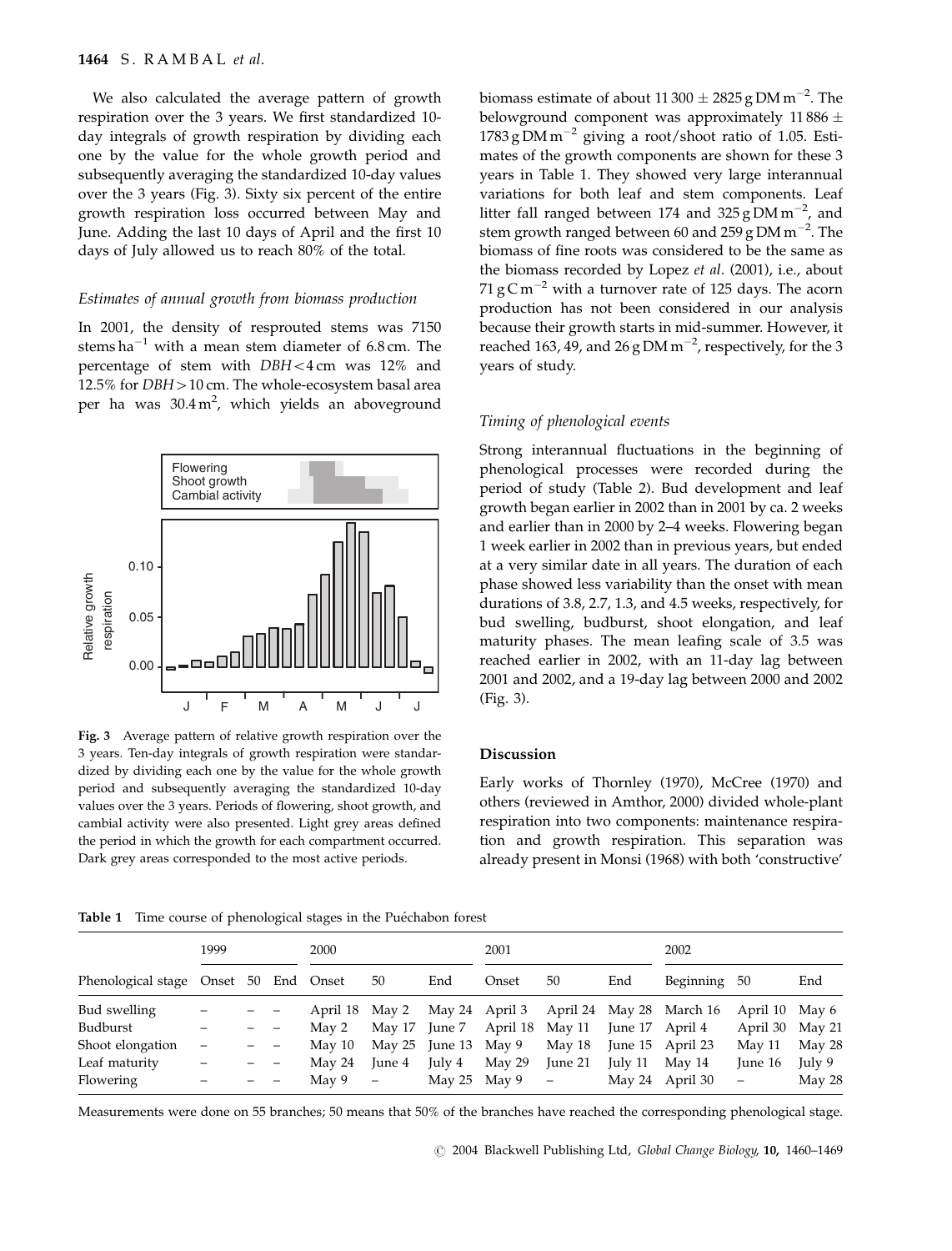Table 2 Production in  $g DM m^{-2}$  by growth compartment and year in the Puéchabon Quercus ilex forest

| Growth compartment  | 1999 | 2001 | 2002 |
|---------------------|------|------|------|
| Leaf fall           | 174  | 252  | 325  |
| Flowers             | 19   | 15   | 40   |
| Stem growth         | 196  | 259  | 60   |
| Coarse roots, stump | 206  | 272  | 63   |
| Fines roots*        | 71   | 71   | 71   |

\*Biomass from Lopez et al. (2001a) with a turnover rate of 125 days, that is one fine root cohort within the growth period.

and maintenance respirations as the basis of his 'compound-interest law equations'. This separation has been further called the GMRP. Other paradigms have been also proposed: the growth-and-maintenanceand-wastage paradigm (GMWRP) and the general paradigm (GP). For the purpose of this study, we discuss only GMRP in detail. GMRP equations formed the basis of simple whole-plant growth models. Hesketh et al. (1971) wrote:

$$
R = R_g + R_m = g_r G + m_r W
$$

where  $R$  is the rate of respiration per unit of ground area,  $R_{\rm g}$  the growth respiration component,  $R_{\rm m}$  the maintenance respiration component, G the growth rate, and W the living dry biomass. The terms  $g_r$  and  $m_r$  are associated with growth respiration and maintenance respiration, respectively,  $g_r$  is a growth respiration coefficient and  $m_r$  a maintenance respiration coefficient. We expressed R,  $R_{\rm g}$ , and  $R_{\rm m}$  in  $\rm g$ C day<sup>-1</sup> m<sup>-2</sup> and the growth rate G in  $\rm gC$  of new biomass day<sup>-1</sup> m<sup>-2</sup>. The living dry biomass is expressed in  $\rm g\,C\,m^{-2}$ , and  $\rm g_r$  is a growth respiration coefficient equal to the amount of C released due to growth per unit of growth and per unit of ground area,  $gC$  ( $gC$  of new biomass)<sup>-1</sup>.  $m_r$  is a maintenance respiration coefficient equal to the amount of C released due to maintenance per unit of existing biomass per unit of time and per unit of ground area, g C (g C of living dry biomass) $^{-1}$  day $^{-1}$ . From  $g_\mathrm{r}$  we can derive the well-known  $Y_G$  parameter (Thornley, 1970) also called the yield of growth processes. This yield is the amount of growth per unit of C substrate used in growth processes and including that part of substrate retained in new structures with  $Y_G = 1/(1 + g_r)$ . It is expressed in  $gC$  of new biomass  $(gC)$  of substrate used in the growth processes) $^{-1}$ .

# Construction costs

Penning de Vries et al. (1974) simplified their original pathway analysis method for calculating growth cost by categorizing biochemical compounds into groups. Biochemical composition of Q. ilex has been intensively studied by Vivat (1995). She measured contents of soluble carbohydrates, starch, cellulose, hemicellulose, proteins, lignin, and lipids and further calculated the construction costs using the elementary costs proposed by Merino et al. (1984) for some Mediterranean chaparral shrub species. In her study, sun-exposed leaves sampled on our flux site and on seven nearby sites with 12 trees per site. She observed low within-site and between-site variations. The construction cost in the eddy flux site was  $1.86 \pm 0.03$  g glucose g<sup>-1</sup> DM with a regional average of  $1.82 \pm 0.07$  g glucose g<sup>-1</sup> DM. DM. These values are higher than that proposed by Merino (1987) and Villar & Merino (2001) with ca. 1.51 g glucose  $g^{-1}$  DM using a heat of combustion or calorimetric method, but for leaves with leaf mass per area largely lower than those of our site, 160 against  $230\,\mathrm{g\,m}^{-2}$ .

For the construction cost of the wood compartment, we used results from Vivat (1995) as well, even though her analyses were done on twigs and branches only. The construction cost of the wood was lower than that of the leaves. In the flux site, the wood construction cost was  $1.61 \pm 0.05$  g glucose g<sup>-1</sup> DM. This value was applied for the flux site to all of the wood compartments, including stems, stumps, and coarse roots. The regional average was 1.58  $\pm$  $0.07$  g glucose g<sup>-1</sup> DM. For leaves and stems, underestimation of the construction cost of the lignin by 20% (see Amthor, 2003) lowered the total construction cost by 0.1 g glucose  $g^{-1}$  or 5%.

For the fine-root compartment we used data from Martinez et al. (2002) obtained from Mediterranean species growing in natural conditions in southern Spain. They derived the construction costs from the biochemical compositions of the sampled material. The value for  $Q$ . ilex  $(Q$ . rotundifolia in their paper) is 1.8 g glucose  $g^{-1}$  DM a value very close to their average value of  $1.78$  g glucose  $g^{-1}$  DM for all evergreen trees, regardless of whether the soil conditions were fertile or infertile. They did show large discrepancies in values obtained from the same species growing in hydroponic conditions, i.e.,  $1.2$  g glucose  $g^{-1}$  DM (Martinez *et al.*, 2002). Canadell *et al.* (1999) used 1.47 g glucose  $g^{-1}$  DM for the same species growing in very similar ecological conditions to those at Puéchabon.

From these construction costs, we derived the growth respiration coefficients  $g_r$  (Table 3). In doing so, we assumed that the carbon content in all of the plant organs was constant and equal to  $0.45\,\text{gC}$  (gC of living DM)<sup>-1</sup>.  $g_r$  were 0.294, 0.194, and 0.270 g C (g C of new biomass)<sup>-1</sup> for leaves, wood, and fine roots, respectively. We further applied the leaf value of  $g_r$  to the flower compartment in our growth analysis.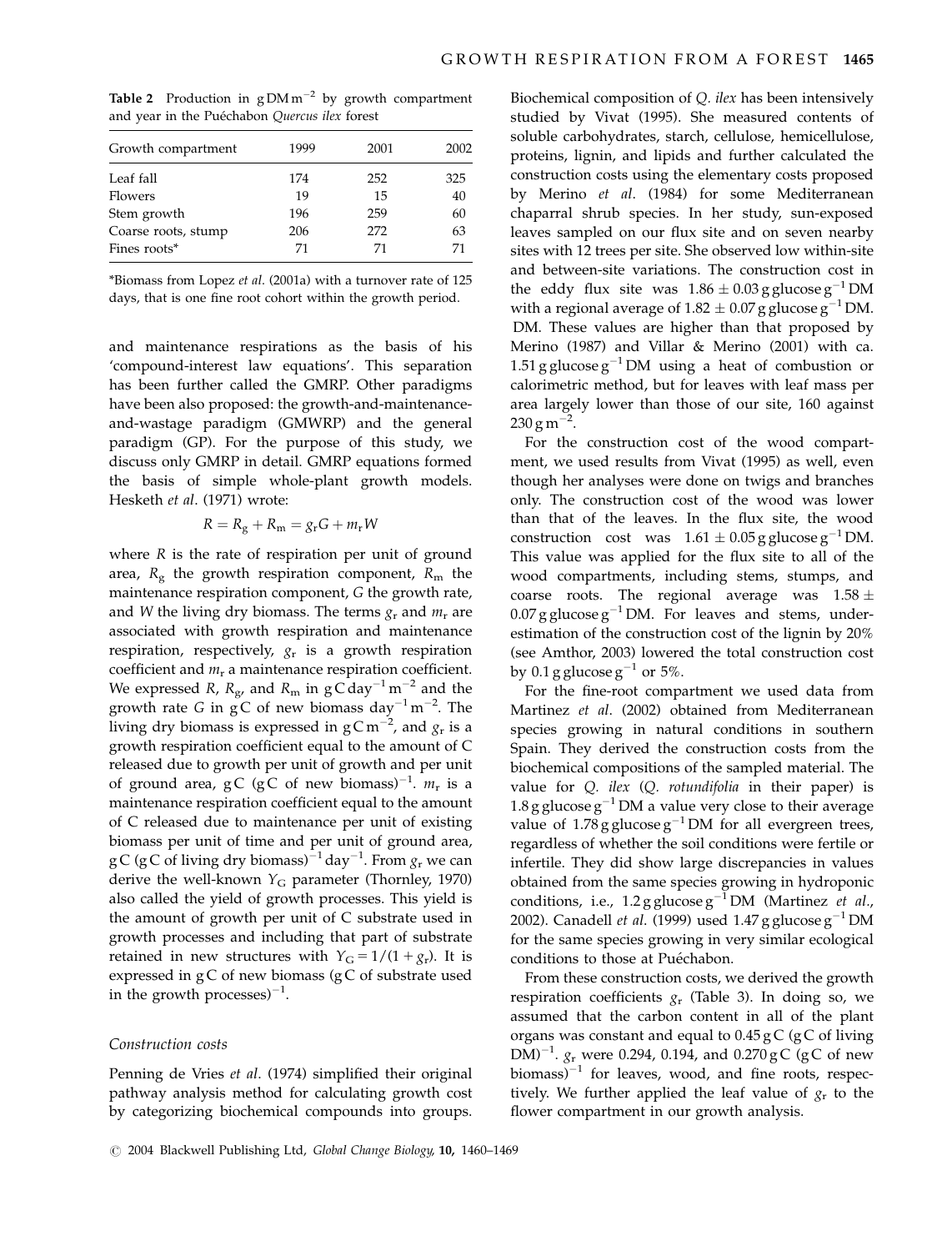Table 3 Construction cost analysis for the five growth compartments

| Growth compartment  | Growth cost | $g_{\rm r}$ | $Y_{G}$ |
|---------------------|-------------|-------------|---------|
| Leaf fall           | 1.86        | 0.294       | 0.772   |
| Flowers             | 1.86        | 0.294       | 0.772   |
| Stem growth         | 1.61        | 0.194       | 0.838   |
| Coarse roots, stump | 1.61        | 0.194       | 0.838   |
| Fines roots         | 1.80        | 0.270       | 0.787   |

The growth costs in g glucose  $g^{-1}$  DM of new biomass were estimated by categorizing biochemical compounds into groups.  $g_r$  is the growth respiration coefficients or the amount of C released due to growth per unit of growth and per unit of ground area, g C (g C of new biomass) $^{-1}$ . The yields of growth processes  $Y_{\rm G}$  is the amount of growth per unit of C substrate used in growth processes and including that part of substrate retained in new structures with  $Y_G = 1/(1 + g_r)$ . They are expressed in g C of new biomass (g C of substrate used in the growth processes) $^{-1}$ .

#### Production and growth respiration

Q. ilex ecosystems show low productivity even if they appear to be one of the most productive Mediterraneantype ecosystems (Rambal, 2001). Estimating productivity in evergreen ecosystems is more difficult than in deciduous forests because litter fall is not necessarily related to annual growth. However, the basic method for estimating aboveground productivity in deciduous forests, which takes the sum of two components – the increment of growth for stem or trunk and branches plus the total litter fall – still works in evergreen ecosystems. This is because the aboveground primary productivity of Q. ilex ecosystems has been shown to depend largely on the amount of new leaves produced each year and their turnover rate (Bellot et al., 1992). In the Puéchabon site, demographic analysis showed that the leaf life span is about 2 years and that this value is fairly constant interannually (Rapp et al., 1992). For Q. ilex this value may increase to 3–4 years in drier habitats (Vivat, 1995). The mean yearly litter fall is a good estimator of the turnover rates for all biomass components, with a 1-year turnover rate for acorns and flowers, and about 2 years for leaves or more for woody fragments.

For the belowground compartment, we separated the growth of perennial roots and the stump from the growth of fine roots. For perennial roots and lignotubers, we assumed that root growth and shoot growth followed the same ratio as the root-to-shoot ratio evaluated for Q. ilex ecosystems. For fine-root production we assumed that within our analysis period, from early February to early July, only one cohort of fine roots had grown.

Table 4 Comparison of both estimates of the growth respiration cumulated over the growth period, g C

| Growth respiration                      | 1999  | 2001  | 2002  |
|-----------------------------------------|-------|-------|-------|
| Biochemical compound                    | 154   | 200   | 150   |
| Eddy flux based                         | 170   | 208   | 142   |
|                                         | 0.255 | 0.239 | 0.254 |
| $\frac{\overline{g_r}}{\overline{Y_G}}$ | 0.797 | 0.807 | 0.797 |

We also calculated  $\overline{g_r}$  the averaged growth respiration coefficients by dividing the eddy flux-based growth respirations by the amounts of growth,  $gC$  ( $gC$  of new biomass)<sup>-1</sup> and  $Y_G$  as  $1/(1 + \overline{g_r})$ .

Combining the growth components and their associated growth respiration coefficients yielded estimates of the amount of growth respiration during the growth period. The estimates showed good agreement with growth respiration determined, using the eddy correlation method (see Table 4). So, our approach provides an independent estimate of annual growth not easily achieved through direct field measurement. Dividing the measured growth respirations by the amount of growth gave the averaged growth respiration coefficients,  $\overline{g_r}$  of 0.255, 0.239, and 0.254 gC (gC of new biomass) $^{-1}$  and the average yield of growth processes  $\overline{Y_{\rm G}}$ of 0.797, 0.807, and 0.797 g C of new biomass (g C of substrate used in the growth processes)<sup>-1</sup> for the 3 years, respectively. These values bounded the value of  $0.250\,\text{gC}$  (gC of new biomass)<sup>-1</sup> that Waring *et al.* (1998) adopted in their growth analysis of forest ecosystems. Cannell & Thornley (2000) wrote that 'a reasonable average of direct growth yield of plant vegetative tissues is about  $0.8 gC$  appearing in new biomass per g of C substrate utilized'. 'Transformation factors' or an 'economy ratio' in the range of 0.5–0.8 was reported by Monsi (1968).

#### Timing of growth respiration and phenology

Our last question concerned explaining the patterns we observed in the growth respiration. The phenology for Q. ilex has previously been described in detail (Floret et al., 1989; Blondel et al., 1992; De Lillis & Fontanella, 1992). The annual course of growth activity in Mediterranean trees or shrubs is generally related to the alternance of cold and warm seasons and of the availability of soil water (Mooney & Kummerow, 1981). Leaf growth starts at the end of April/beginning of May and continue until mid-June. Extension of the internodes of twigs starts early in spring immediately after the appearance of flowers and was rapid. It is followed by leaf expansion, which generally occurs within 2 weeks after internode expansion has stopped.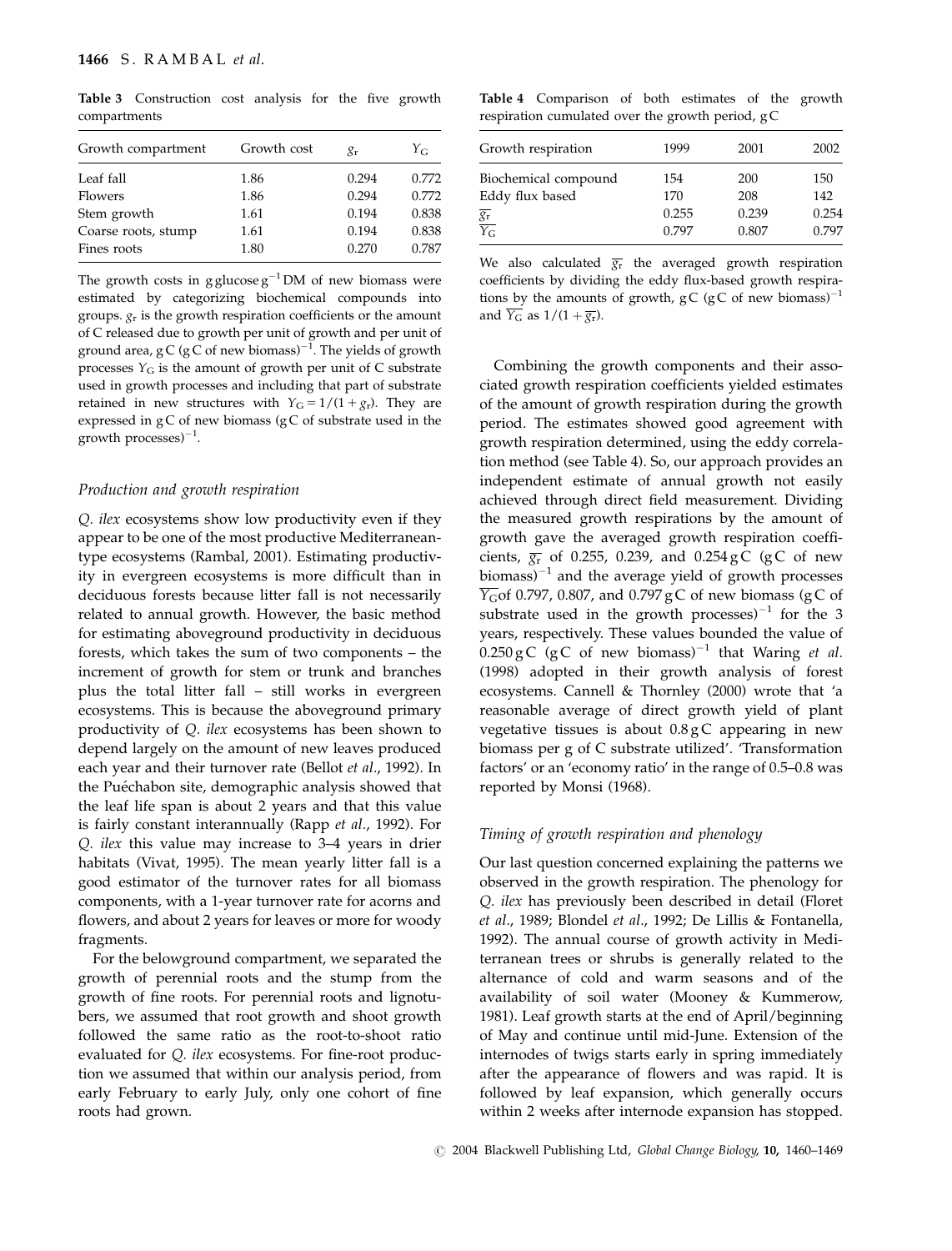By early July, the leaves can be considered to be mature and their biochemical contents fairly constant (Damesin et al., 1998). A period of stasis is generally observed from mid-July to the next growth period, the following year. In very rare cases we observe a new and brief vegetative period starting in September and lasting 3 weeks. We did not observe this phenomenon during the 3 years of this study. Flowering occurs in May with male flowers slightly preceding female flowers.

The overlapping of vegetative and reproductive growth has been intensively studied by Castro-Diez & Montserrat-Marti (1998). They showed that vegetative growth, flower bud formation and flowering were completed in less than 2.5 months. Their phenophase sequence index, an index quantifying the overlaps, ranged from 0.35 to 0.5 in three Q. ilex stands along an environmental gradient. An index of 0.50 means that the time period from vegetative growth to flowering is half the sum of the three basic phenophase lengths. The greater overlap has been observed in the colder site. These patterns were very similar to our site.

The rest period of the stems terminates when the cambium regains the ability to produce new vascular tissue when environment conditions are favorable. The cambium is then said to be quiescent. In ring porous trees such as Q. ilex, cambial reactivation spreads very quickly or even simultaneously in the whole trunk and in branches older than 1 year and proceeds basipetaly in current-year shoots. Slow basipetal reactivation depends on activation of bud growth whereas simultaneous reactivation is relatively independent of bud growth. The time lag between shoot growth and simultaneous reactivation is 2 or 3 weeks in diffuse-porous species. Shoot growth occurs later than simultaneous reactivation in ring-porous species (Lachaud et al., 1999).

The course of radial growth increment with time has been measured by Zhang (1987) in a Q. ilex stand close to the Puéchabon site and 15 km apart. Using dendrometer bands, the growth was analyzed during a 3 year period with a 1-week time step. He observed that the radial growth increased rapidly at budburst. This measurement method was not very sensitive and alternative methods may give an anatomical exact measure of cell division over time (Emmingham, 1977). However, large difficulties in determining the transition between quiescence and cambial growth, and between the swelling of cambial zone cells and the beginning and end of xylem production have been reported in the literature for evergreen Mediterranean trees (reviewed by Cherubini et al., 2003). Stem dormancy began in early summer with the cessation of meristematic activity and kept on until the resumption of cell divisions. It should be noted that it is best to consider the summer quiescent period as a period of drought-imposed rest rather than true dormancy.

During the interval between cambial cell swelling and the onset of rapid xylem production, the remaining growth respiration that could not be directly explained by the growth of the aboveground components may be attributed to fine-root growth or to reserve remobilization within the C pools. Fine-root production has been intensively studied in an evergreen oak shrub location close to our site by Kummerow et al. (1990). They observed the spring flush of fine roots in early April. Lopez et al. (2001) observed the highest fine-root productivity in winter in a Q. ilex ecosystem in northeastern Spain. They thus assumed no limitation to fine-root production by soil temperature. This interpretation agrees with our results. We did not find any direct evidence in our data between the onset of growth respiration and the course of soil temperature. Finally, early growth respiration that cannot be explained directly by observed growth processes (Fig. 3) is likely to be required for translocation and maintaining ion gradients and wastage respiration as described by Cannell & Thornley, (2000).

# Conclusions

Four decades ago, Monsi provided the backdrop for all our ongoing activities related to the carbon cycle within terrestrial ecosystems in his talk within the 1965 Copenhagen symposium, 'Functioning of terrestrial ecosystems at the primary production level' as previously noted by Jackson et al. (2001). Monsi (1968) wrote: 'In order to obtain a better understanding of the relationships between photosynthetic activity and plant growth or final yield, we should investigate the internal physiology of plants as regards distribution ratio (i.e. the root/shoot ratio), rate of translocation of assimilates and rate of development of leaves, stems, and roots (i.e. the growth patterns or phenology)'. In such a context, the simple growth-maintenance respiration paradigm provides a useful approximate view of plant respiration even if it can be interpreted to explain three completely different mechanisms of plant function (Thornley & Cannell, 2000). Here, we showed that the total amounts of growth respiration were closely related to the amounts of growth of each plant components times their growth costs deduced from biochemical analysis. On average, the growth respiration coefficient or the yield of growth processes were in agreements with values given in the literature for forest ecosystems.

In conclusion, we agree with the assertion of Cannell & Thornley (2000) that 'growth respiration is easily modeled', particularly in coupling respiration with both C substrate and structure. But we add a corollary to this assertion. Most of the timing of the growth respiration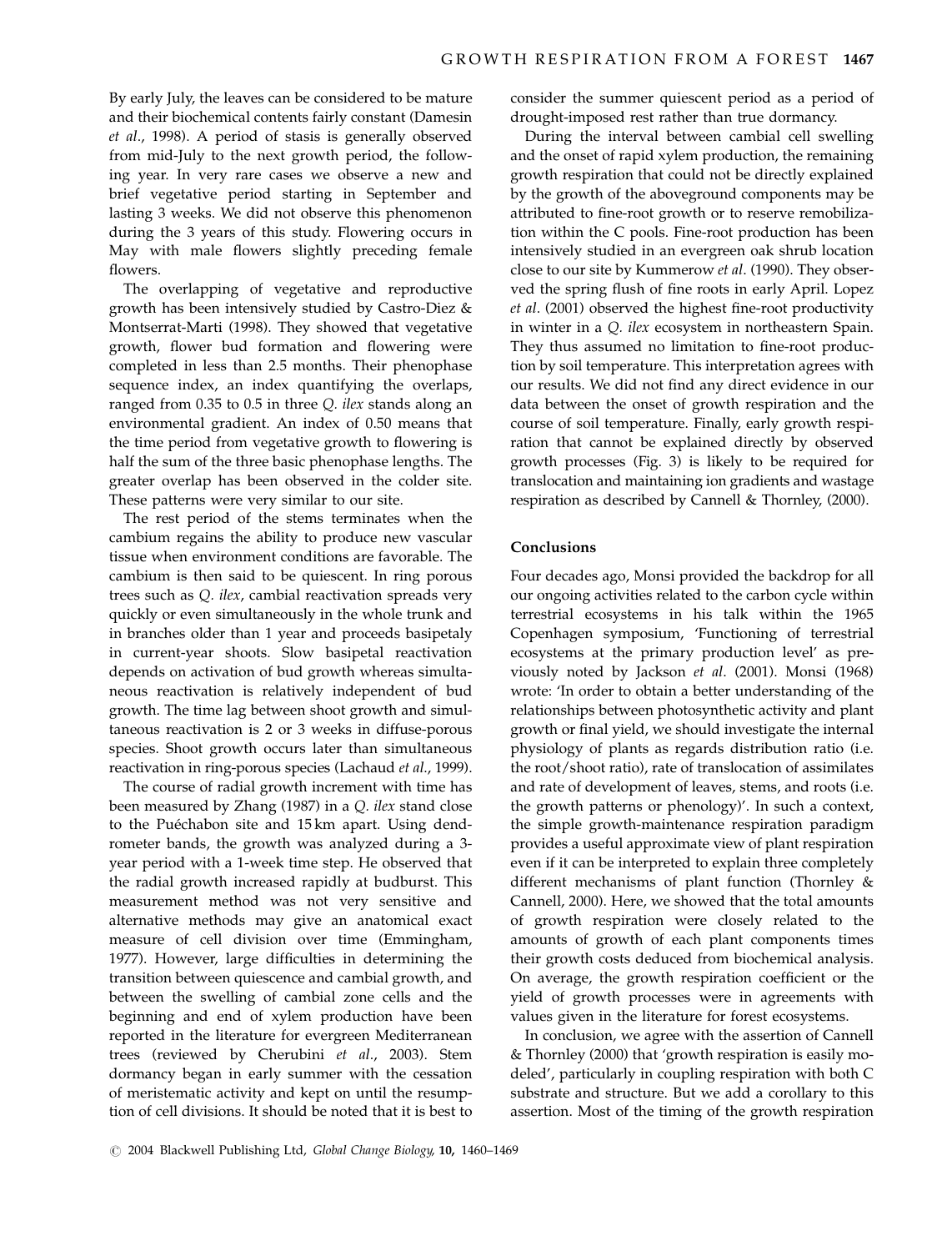must be explained by studying the growth phenology of all the plant components. By teasing apart growth respiration from other respiration components, the approach presented here allows an easier mechanistic interpretation of how ecosystems respond to climatic change, disturbance, and management practices.

## Acknowledgements

This work as part of the Medeflu project (Environment and Climate Programme ENV 4-CT98-0455) and the Carboeuroflux project (Environment Project EVK2-VT-1999-00032) was supported by the European Commission. This research is a contribution to the French Carbofor initiative.

## References

- Amthor JS (2000) The McCree–de Wit–Thornley respiration paradigms: 30 years later. Annals of Botany, 86, 1–20.
- Amthor JS (2003) Efficiency of lignin biosynthesis: a quantitative analysis. Annals of botany, 91, 673–695.
- Aubinet M, Grelle A, Ibrom A et al. (2000) Estimates of the annual net carbon and water exchange of forests: the Euroflux methodology. Advances in Ecological Research, 30, 113–175.
- Baldocchi D, Falge E, Gu LH et al. (2001) FLUXNET: a new tool to study the temporal and spatial variability of ecosystemscale carbon dioxide, water vapor, and energy flux densities. Bulletin of the American Meteorological Society, 82, 2415–2434.
- Bellot J, Sànchez JR, Lledò MJ et al. (1992) Litterfall as a measure of primary production in Mediterranean holm-oak forest. Vegetatio, 99-100, 69–76.
- Blondel J, Isenmann P, Maistre M et al. (1992) What are the consequences of being a downy oak (Quercus pubescens) or a holm oak (Quercus ilex) for breeding blue tits (Parus caeruleus). Vegetatio, 99–100, 129–136.
- Canadell J, Djema A, López B et al. (1999) Structure and dynamics of the root system. In: Ecology of Mediterranean evergreen oak forests (eds Rodà F, Retana J, Gracia CA et al.), pp. 47–56. Springer-Verlag, Berlin.
- Canadell J, Roda F (1991) Root biomass of Quercus ilex in a montane Mediterranean forest. Canadian Journal of Forest Research, 21, 1771–1778.
- Cannell MGR, Thornley JHM (2000) Modelling the components of plant respiration: some guiding principles. Annals of Botany, 85, 45–54.
- Castro-Diez P, Montserrat-Marti G (1998) Phenological pattern of fifteen Mediterranean phanaerophytes from Quercus ilex communities of NE-Spain. Plant Ecology, 139, 103–112.
- Ceschia E, Damesin C, Lebaube S et al. (2002) Spatial and seasonal variations in stem respiration of beech trees (Fagus sylvatica). Annals of Forest Science, 59, 801–812.
- Cherubini P, Gartner BL, Tognetti R et al. (2003) Identification, measurement and interpretation of tree rings in woody species from Mediterranean climates. Biological Reviews, 78, 119–148.
- Damesin C, Ceschia E, Le Goff N et al. (2002) Stem and branch respiration of beech: from tree measurements to estimations at the stand level. New Phytologist, 153, 159–172.
- Damesin C, Rambal S, Joffre R (1998) Seasonal and annual changes in leaf  $\delta^{13}C$  in two co- occurring Mediterranean oaks: relations to leaf growth and drought progression. Functional Ecology, 12, 778–785.
- De Lillis M, Fontanella A (1992) Comparative phenology and growth in different species of the Mediterranean maquis of central Italy. Vegetatio, 99–100, 83–96.
- Djema A (1995) Cuantificación de la biomasa y mineralomasa subterránea de un bosque de Quercus ilex L. Instituto Agronómico Mediterráneo, Zaragoza.
- Dumerle P, Mazet R (1983) Phenological stages and infestation by Tortrix viridana L. (Lep, Tortricidae) of the buds of 2 oaks (Quercus pubescens and Q. ilex). Acta Oecologica-Oecologia Applicata, 4, 47–53.
- Emmingham WH (1977) Comparison of selected Douglas-fir seed sources for cambial and leader growth patterns in four western Oregon environments. Canadian Journal of Forest Research, 7, 154–164.
- Enquist BJ (2002) Universal scaling in tree and vascular plant allometry: toward a general quantitative theory linking plant form and function from cells to ecosystems. Tree Physiology, 22, 1045–1064.
- Enquist BJ, Economo EP, Huxman TE et al. (2003) Scaling metabolism from organisms to ecosystems. Nature, 423, 639–642.
- Falge E, Baldocchi DD, Olson RJ et al. (2001) Gap filling strategies for defensible annual sums of ecosystems exchange. Agricultural and forest meteorology, 107, 43–69.
- Floret C, Galan M-J, Le Floc'h E et al. (1989) Description of plant annual cycles: France. In: Plant Pheno-Morphological Studies in Mediterranean Type Ecosystems (ed. Orshan G), pp. 9–97. Kluwer Academic Publishers, Dordrecht.
- Hesketh JD, Baker DN, Duncan WG (1971) Simulation of growth and yield in cotton: respiration and carbon balance. Crop Science, 11, 394–397.
- Jackson RB, Lechowicz MJ, Li X et al. (2001) Phenology, growth, and allocation in global terrestrial productivity. In: Terrestrial Global Productivity (eds Roy J, Saugier B, Mooney HA), pp. 61–82. Academic Press, San Diego, CA.
- Joffre R, Ourcival J-M, Rambal S et al. (2003) The key-role of topsoil moisture on CO<sub>2</sub> efflux from a Mediterranean Quercus ilex forest. Annals of Forest Science, 60, 1–8.
- Kummerow J, Kummerow M, Trabaud L (1990) Root biomass, root distribution and the fine-root growth dynamics of Quercus coccifera L. in the garrigue of southern France. Vegetatio, 87, 37–44.
- Lachaud S, Catesson AM, Bonnemain JL (1999) Structure and functions of the vascular cambium. Comptes Rendus de l'Académie des Sciences Serie III-Sciences de la Vie-Life Sciences, 322, 633–650.
- Lloyd J, Taylor JA (1994) On the temperature-dependence of soil respiration. Functional Ecology, 8, 315–323.
- Lopez B, Sabate S, Gracia CA (2001) Fine-root longevity of Quercus ilex. New Phytologist, 151, 437–441.
- Martinez F, Lazo YO, Fernandez-Galiano RM et al. (2002) Chemical composition and construction cost for roots of Mediterranean trees, shrub species and grassland communities. Plant Cell and Environment, 25, 601–608.